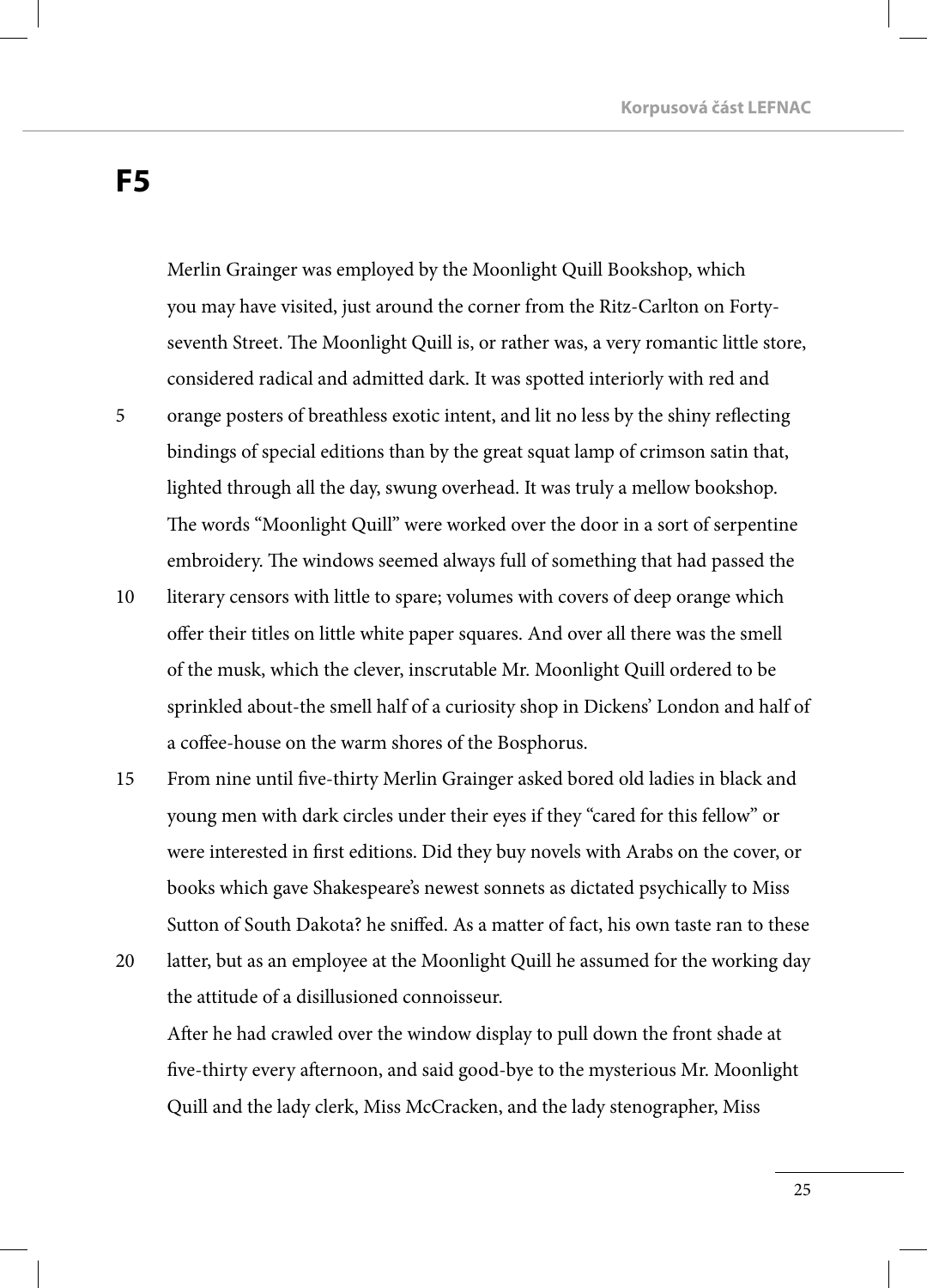- Masters, he went home to the girl, Caroline. He did not eat supper with Caroline. It is unbelievable that Caroline would have considered eating off his bureau with the collar buttons dangerously near the cottage cheese, and the ends of Merlin's necktie just missing his glass of milk—he had never asked her to eat with him. He ate alone. He went into Braegdort's delicatessen on Sixth Avenue and bought 25
- a box of crackers, a tube of anchovy paste, and some oranges, or else a little jar of sausages and some potato salad and a bottled soft drink, and with these in a brown package he went to his room at Fifty-something West Fifty-eighth Street and ate his supper and saw Caroline. 30

Caroline was a very young and gay person who lived with some older lady

- and was possibly nineteen. She was like a ghost in that she never existed until evening. She sprang into life when the lights went on in her apartment at about six, and she disappeared, at the latest, about midnight. Her apartment was a nice one, in a nice building with a white stone front, opposite the south side of Central Park. The back of her apartment faced the single window of the single 35
- room occupied by the single Mr. Grainger. He called her Caroline because there was a picture that looked like her on the jacket of a book of that name down at the Moonlight Quill. Now, Merlin Grainger was a thin young man of twenty-five, with dark hair and no mustache or beard or anything like that, but Caroline was dazzling and 40
- light, with a shimmering morass of russet waves to take the place of hair, and the sort of features that remind you of kisses—the sort of features you thought belonged to your first love, but know, when you come across an old picture, didn't. She dressed in pink or blue usually, but of late she had sometimes put on a slender black gown that was evidently her especial pride, for whenever 45
- she wore it she would stand regarding a certain place on the wall, which Merlin 50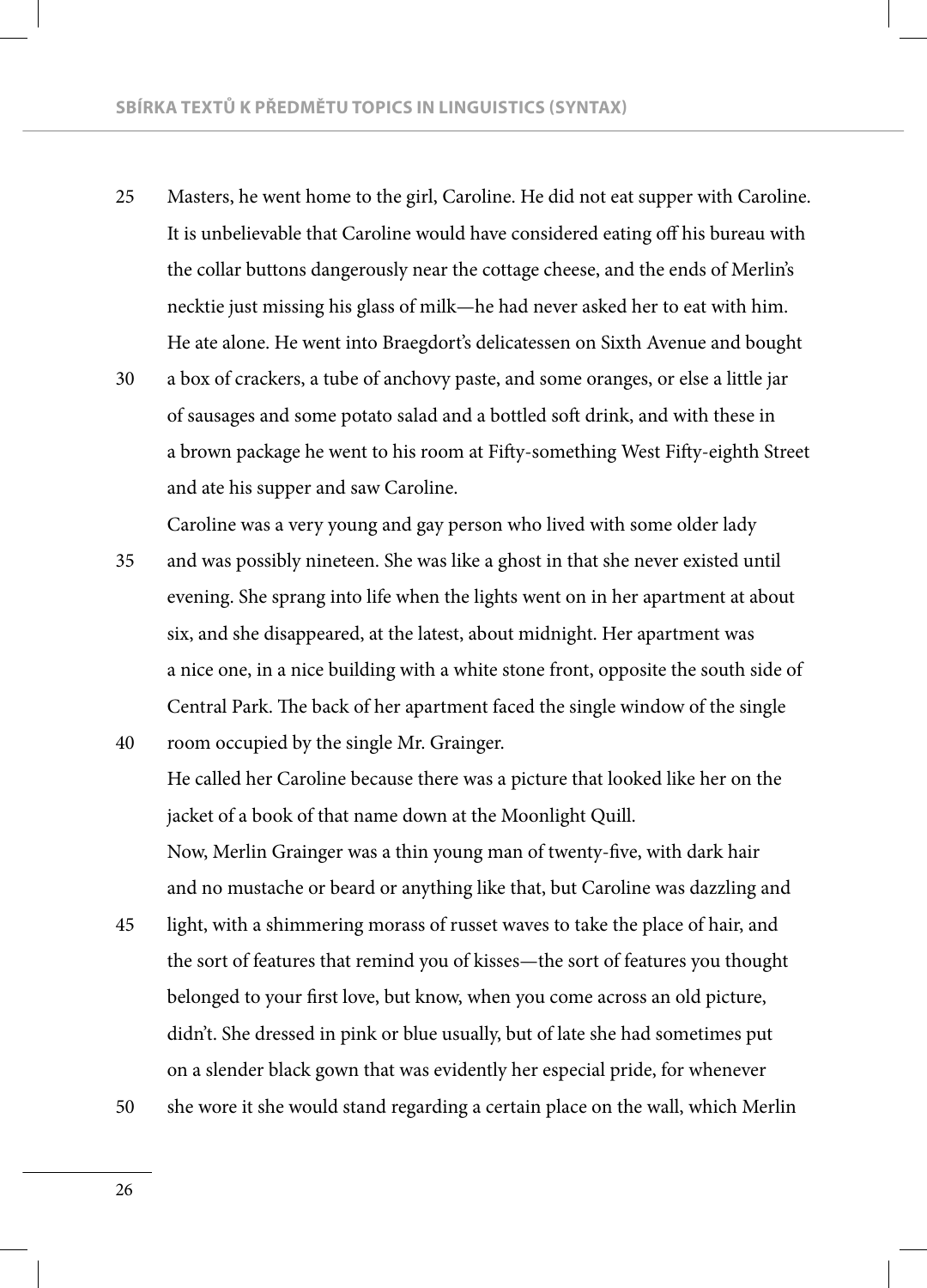thought most be a mirror. She sat usually in the profile chair near the window, but sometimes honored the chaise longue by the lamp, and often she leaned 'way back and smoked a cigarette with posturings of her arms and hands that Merlin considered very graceful.

- At another time she had come to the window and stood in it magnificently, and looked out because the moon had lost its way and was dripping the strangest and most transforming brilliance into the areaway between, turning the motif of ash-cans and clothes-lines into a vivid impressionism of silver casks and gigantic gossamer cobwebs. Merlin was sitting in plain sight, eating cottage cheese with 55
- sugar and milk on it; and so quickly did he reach out for the window cord that he tipped the cottage cheese into his lap with his free hand—and the milk was cold and the sugar made spots on his trousers, and he was sure that she had seen him after all. 60

Sometimes there were callers—men in dinner coats, who stood and bowed, hat

- in hand and coat on arm, as they talked to Caroline; then bowed some more and followed her out of the light, obviously bound for a play or for a dance. Other young men came and sat and smoked cigarettes, and seemed trying to tell Caroline something—she sitting either in the profile chair and watching them with eager intentness or else in the chaise longue by the lamp, looking very lovely and youthfully inscrutable indeed. 65 70
- Merlin enjoyed these calls. Of some of the men he approved. Others won only his grudging toleration, one or two he loathed—especially the most frequent caller, a man with black hair and a black goatee and a pitch-dark soul, who seemed to Merlin vaguely familiar, but whom he was never quite able to
- recognize. 75